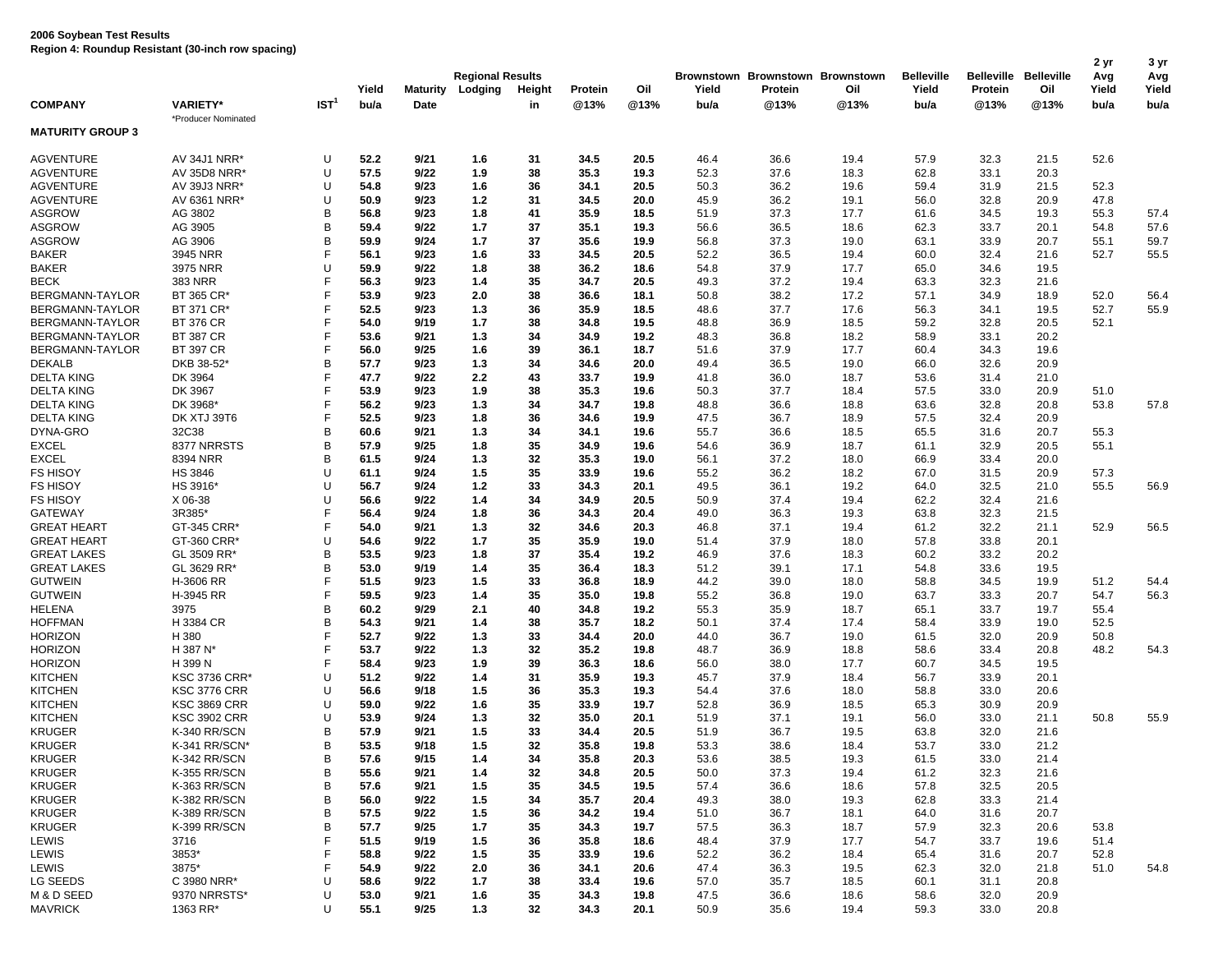|                         |                     |                  | Yield        | <b>Maturity</b> | <b>Regional Results</b><br>Lodging | Height       | Protein | Oil  | Yield        | Protein | Brownstown Brownstown Brownstown<br>Oil | <b>Belleville</b><br>Yield | <b>Belleville</b><br>Protein | <b>Belleville</b><br>Oil | 2 yr<br>Avg<br>Yield | 3 yr<br>Avg<br>Yield |
|-------------------------|---------------------|------------------|--------------|-----------------|------------------------------------|--------------|---------|------|--------------|---------|-----------------------------------------|----------------------------|------------------------------|--------------------------|----------------------|----------------------|
| <b>COMPANY</b>          | <b>VARIETY*</b>     | IST <sup>1</sup> | bu/a         | Date            |                                    | in           | @13%    | @13% | bu/a         | @13%    | @13%                                    | bu/a                       | @13%                         | @13%                     | bu/a                 | bu/a                 |
|                         | *Producer Nominated |                  |              |                 |                                    |              |         |      |              |         |                                         |                            |                              |                          |                      |                      |
| <b>MAVRICK</b>          | 5374 RR*            | U                | 56.3         | 9/21            | 1.3                                | 34           | 34.5    | 19.6 | 52.2         | 37.8    | 18.2                                    | 60.4                       | 31.2                         | 21.1                     |                      |                      |
| <b>MAVRICK</b>          | 5394 RR*            | U                | 60.5         | 9/26            | 2.0                                | 40           | 34.7    | 19.3 | 55.1         | 35.5    | 18.7                                    | 65.9                       | 33.9                         | 19.8                     |                      |                      |
| <b>MIDLAND</b>          | 9A402 NRR           | F                | 56.8         | 9/26            | 1.7                                | 36           | 34.4    | 19.3 | 49.9         | 35.8    | 18.5                                    | 63.7                       | 33.0                         | 20.0                     | 53.2                 | 57.3                 |
| <b>MIDLAND</b>          | 9B375 XRR           | F                | 53.7         | 9/21            | 1.6                                | 34           | 33.3    | 19.5 | 45.0         | 35.8    | 18.3                                    | 62.3                       | 30.8                         | 20.6                     |                      |                      |
| <b>MIDLAND</b>          | <b>MG 3807 NRR</b>  | F                | 52.8         | 9/19            | 2.1                                | 37           | 34.6    | 19.9 | 48.3         | 36.3    | 19.2                                    | 57.3                       | 33.0                         | 20.5                     |                      |                      |
| <b>MIDLAND</b>          | MG 3836 NRRSTS      | F                | 55.9         | 9/22            | 1.3                                | 33           | 33.5    | 19.7 | 52.0         | 35.7    | 18.4                                    | 59.7                       | 31.2                         | 21.0                     | 53.5                 |                      |
| MIDWEST SEED GEN        | GR 3832*            | U                | 60.1         | 9/23            | 1.4                                | 35           | 33.9    | 19.6 | 57.0         | 36.4    | 18.5                                    | 63.3                       | 31.3                         | 20.8                     | 53.9                 |                      |
| MIDWEST SEED GEN        | GR 3931'            | U                | 56.7         | 9/23            | 1.4                                | 36           | 34.7    | 20.0 | 49.9         | 36.7    | 19.2                                    | 63.4                       | 32.7                         | 20.9                     | 54.9                 |                      |
| <b>MOWEAQUA</b>         | 9376 RRSTS*         | F.               | 62.7         | 9/25            | 1.6                                | 36           | 34.1    | 19.7 | 58.6         | 36.5    | 18.5                                    | 66.9                       | 31.7                         | 20.8                     |                      |                      |
| <b>MOWEAQUA</b>         | 9A354 RR*           | F.               | 56.9         | 9/18            | 1.5                                | 33           | 34.5    | 20.6 | 52.6         | 36.8    | 19.5                                    | 61.2                       | 32.3                         | 21.7                     |                      |                      |
| <b>MOWEAQUA</b>         | 9A373 RR*           | F                | 55.4         | 9/22            | 1.5                                | 35           | 36.2    | 19.0 | 51.8         | 38.0    | 18.1                                    | 59.1                       | 34.4                         | 20.0                     |                      |                      |
| <b>MOWEAQUA</b>         | 9A394 RR*           | F                | 54.7         | 9/23            | 1.5                                | 36           | 34.7    | 20.4 | 48.6         | 37.1    | 19.2                                    | 60.8                       | 32.3                         | 21.6                     |                      |                      |
| <b>MYCOGEN</b>          | ATLAS 5N391 RR*     | U                | 57.8         | 9/23            | 1.7                                | 35           | 34.3    | 20.5 | 55.7         | 36.1    | 19.5                                    | 59.9                       | 32.5                         | 21.5                     | 53.1                 | 57.4                 |
| NK                      | H-3425 RR           | F                | 52.2         | 9/25            | 1.4                                | 33           | 34.7    | 19.6 | 48.5         | 37.2    | 18.5                                    | 56.0                       | 32.2                         | 20.8                     |                      |                      |
| <b>NK</b>               | S 33-A8*            | В                | 47.5         | 9/16            | 2.0                                | 36           | 35.1    | 19.7 | 47.3         | 37.1    | 18.8                                    | 47.7                       | 33.1                         | 20.6                     |                      |                      |
| <b>NK</b>               | S 36-C7             | В                | 54.9         | 9/19            | $1.2$                              | 30           | 37.0    | 19.1 | 49.5         | 39.9    | 17.6                                    | 60.3                       | 34.1                         | 20.7                     |                      |                      |
| <b>NK</b>               | S 37-N4*            | В                | 59.3         | 9/27            | 2.2                                | 41           | 37.1    | 18.3 | 58.9         | 38.5    | 17.7                                    | 59.7                       | 35.8                         | 18.8                     | 55.4                 | 56.1                 |
| <b>NK</b>               | S 39-K6*            | В                | 54.5         | 9/26            | 1.6                                | 37           | 34.5    | 19.9 | 51.8         | 35.9    | 19.2                                    | 57.3                       | 33.1                         | 20.6                     | 52.1                 |                      |
| NU-AG                   | NA 354 NRR*         | F.               | 51.8         | 9/18            | 1.4                                | 33           | 34.3    | 20.6 | 42.4         | 36.6    | 19.6                                    | 61.2                       | 32.0                         | 21.6                     |                      |                      |
| NU-AG                   | NA 374 RR*          | U                | 51.8         | 9/21            | 1.4                                | 34           | 36.3    | 19.0 | 47.3         | 38.2    | 18.0                                    | 56.2                       | 34.4                         | 20.1                     |                      |                      |
| NU-AG                   | NA 386 RRSTS*       | U                | 55.1         | 9/19            | 1.4                                | 33           | 34.0    | 19.6 | 46.4         | 36.9    | 18.4                                    | 63.8                       | 31.2                         | 20.9                     |                      |                      |
| NU-AG                   | NA 394 NRR*         | U                | 55.3         | 9/25            | 1.2                                | 33           | 34.8    | 20.1 | 51.0         | 37.2    | 18.9                                    | 59.6                       | 32.4                         | 21.3                     | 51.4                 | 56.1                 |
| <b>PIONEER</b>          | 93M42               | В                | 57.6         | 9/17            | 1.6                                | 37           | 35.8    | 19.4 | 54.0         | 38.4    | 18.0                                    | 61.3                       | 33.2                         | 20.7                     | 55.1                 |                      |
| <b>PIONEER</b>          | 93M50*              | В                | 49.6         | 9/20            | 1.4                                | 38           | 34.4    | 19.6 | 45.0         | 36.9    | 18.3                                    | 54.2                       | 31.8                         | 20.9                     | 49.0                 | 52.5                 |
| <b>PIONEER</b>          | 93M90*              | B                | 54.9         | 9/21            | 1.5                                | 37           | 35.8    | 19.1 |              | 37.8    | 18.3                                    | 60.5                       | 33.8                         | 19.8                     | 52.4                 | 56.1                 |
| <b>PIONEER</b>          | 93M93*              | В                | 53.2         | 9/24            | 1.7                                | 36           | 35.1    | 20.1 | 49.3<br>47.2 | 36.7    | 19.2                                    | 59.2                       | 33.4                         | 20.9                     | 51.9                 | 56.1                 |
| <b>PIONEER</b>          | 93M95               | В                | 56.9         | 9/23            | 1.9                                | 41           | 36.6    | 18.7 |              | 38.8    |                                         | 59.9                       |                              | 20.0                     |                      |                      |
| SOUTHERN CROSS          |                     | F                |              |                 |                                    |              |         |      | 53.9         |         | 17.5                                    |                            | 34.4                         |                          |                      |                      |
|                         | STEPHEN 3.8NRR      | U                | 53.4         | 9/22            | 1.6                                | 35           | 34.2    | 20.6 | 47.4         | 36.6    | 19.5                                    | 59.4                       | 31.8                         | 21.8                     | 51.0                 | 55.6                 |
| <b>STINE</b>            | 3602-4              |                  | 56.9         | 9/22            | 1.5                                | 36<br>33     | 35.0    | 20.4 | 51.4         | 37.4    | 19.3                                    | 62.4                       | 32.5                         | 21.5                     |                      |                      |
| <b>STINE</b>            | 3942-4*             | U                | 56.8         | 9/22            | 1.4                                |              | 34.7    | 20.0 | 49.9         | 36.6    | 19.0                                    | 63.8                       | 32.8                         | 21.0                     | 54.2                 |                      |
| <b>STONE</b>            | <b>HC 2346 NRR</b>  | В                | 60.4         | 9/28            | 2.2                                | 42           | 34.2    | 18.9 | 58.4         | 35.4    | 18.1                                    | 62.5                       | 33.0                         | 19.7                     |                      |                      |
| <b>STONE</b>            | <b>HC 2385 NRR*</b> | В                | 52.3         | 9/22            | 1.4                                | 33           | 35.7    | 19.6 | 49.9         | 37.5    | 18.8                                    | 54.6                       | 33.8                         | 20.3                     |                      |                      |
| <b>WILLCROSS</b>        | RR 2355 N           | В                | 52.6         | 9/20            | 1.6                                | 33           | 36.0    | 18.6 | 46.6         | 38.3    | 17.7                                    | 58.6                       | 33.7                         | 19.5                     | 50.0                 |                      |
| <b>WILLCROSS</b>        | RR 2386             | В                | 59.3         | 9/23            | 1.6                                | 33           | 33.8    | 19.8 | 56.1         | 36.2    | 18.9                                    | 62.4                       | 31.5                         | 20.8                     | 53.6                 |                      |
| <b>WILLCROSS</b>        | RR 2387 N           | В                | 58.8         | 9/23            | 1.3                                | 35           | 35.7    | 20.3 | 55.4         | 38.2    | 19.1                                    | 62.3                       | 33.2                         | 21.5                     |                      |                      |
| <b>WILLCROSS</b>        | RR 2392 N           | В                | 58.3         | 9/23            | 1.4                                | 34           | 34.3    | 19.9 | 51.3         | 36.4    | 18.9                                    | 65.2                       | 32.2                         | 21.0                     | 55.3                 |                      |
| <b>WILLCROSS</b>        | RR 2397 N           | B                | 60.0         | 9/26            | 2.0                                | 39           | 36.4    | 18.4 | 57.5         | 38.1    | 17.4                                    | 62.5                       | 34.6                         | 19.4                     |                      |                      |
|                         | AVERAGE             |                  | 55.7         | 9/22            | 1.6                                | 35           | 35.0    | 19.6 | 51.0         | 37.1    | 18.6                                    | 60.5                       | 32.9                         | 20.6                     | 52.9                 | 56.2                 |
|                         | L.S.D. 25% LEVEL    |                  | 3.4          |                 | 0.2                                | $\mathbf{2}$ | 0.70    | 0.32 | 5.6          | 0.7     | 0.3                                     | 3.3                        | 0.5                          | 0.2                      |                      |                      |
|                         | COEFF. OF VAR. (%)  |                  | 9.1          |                 | 23.8                               | 8            | 3.0     | 2.5  | 11.7         | 1.9     | 1.9                                     | 5.8                        | 1.6                          | 1.0                      |                      |                      |
| <b>MATURITY GROUP 4</b> |                     |                  |              |                 |                                    |              |         |      |              |         |                                         |                            |                              |                          |                      |                      |
| <b>AGSOURCE</b>         | 9406 RR             | U                | 54.7         | 9/27            | 1.8                                | 35           | 32.6    | 20.4 | 46.1         | 33.7    | 19.8                                    | 63.3                       | 31.4                         | 21.1                     |                      |                      |
| <b>AGSOURCE</b>         | 9443 RR             | U                | 58.2         | 9/30            | 2.0                                | 45           | 33.1    | 19.5 | 50.5         | 34.1    | 19.1                                    | 65.9                       | 32.1                         | 19.8                     |                      |                      |
| <b>AGVENTURE</b>        | AV 40J4 NRR*        | U                | 55.5         | 9/27            | 1.6                                | 34           | 34.3    | 20.2 | 44.5         | 36.2    | 19.4                                    | 66.6                       | 32.4                         | 21.1                     |                      |                      |
| <b>ASGROW</b>           | AG 4103             | в                | 61.5         | 9/27            | 2.1                                | 40           | 33.6    | 19.5 | 55.8         | 34.8    | 18.9                                    | 67.2                       | 32.5                         | 20.0                     |                      |                      |
| <b>ASGROW</b>           | AG 4403*            | U                | 50.4         | 9/28            | 1.8                                | 38           | 31.8    | 20.5 | 41.3         | 33.5    | 19.7                                    | 59.5                       | 30.2                         | 21.2                     | 50.9                 |                      |
| <b>ASGROW</b>           | AG 4404             | в                | 60.4         | 9/29            | 2.0                                | 39           | 34.7    | 19.4 |              | 35.7    | 19.0                                    | 67.4                       | 33.6                         | 19.8                     |                      |                      |
|                         |                     |                  |              |                 |                                    |              |         |      | 53.4         |         |                                         |                            |                              |                          |                      |                      |
| <b>ASGROW</b>           | AG 4703             | в                | 63.7<br>62.9 | 9/29            | 1.7                                | 36           | 34.3    | 19.1 | 53.2         | 35.6    | 18.5                                    | 74.1                       | 33.0                         | 19.6                     | 57.8                 |                      |
| <b>ASGROW</b>           | AG 4801*            | В                |              | 9/30            | 1.7                                | 39           | 33.9    | 19.7 | 54.5         | 34.9    | 19.2                                    | 71.4                       | 32.8                         | 20.3                     | 57.6                 |                      |
| <b>BAKER</b>            | 4065 NRR            | U                | 55.5         | 9/28            | 2.0                                | 40           | 33.2    | 19.6 | 46.8         | 33.8    | 19.3                                    | 64.1                       | 32.5                         | 19.9                     |                      |                      |
| <b>BAKER</b>            | 4565 NRR            | U                | 55.0         | 9/27            | 2.1                                | 44           | 32.8    | 19.5 | 45.1         | 33.7    | 19.2                                    | 64.9                       | 32.0                         | 19.9                     | 54.7                 |                      |
| BECK                    | 405 NRR             | F                | 56.2         | 9/25            | 1.8                                | 34           | 33.6    | 20.7 | 44.5         | 35.9    | 19.7                                    | 67.9                       | 31.2                         | 21.7                     | 54.6                 | 59.1                 |
| <b>BECK</b>             | <b>422 NRR</b>      | F                | 65.1         | 9/27            | 1.8                                | 37           | 34.8    | 19.9 | 56.2         | 36.0    | 19.3                                    | 74.0                       | 33.5                         | 20.5                     |                      |                      |
| <b>BECK</b>             | 444 NRR             |                  | 57.2         | 9/30            | 2.0                                | 42           | 32.8    | 19.7 | 47.8         | 34.0    | 19.2                                    | 66.6                       | 31.7                         | 20.2                     | 55.5                 |                      |
| BERGMANN-TAYLOR         | <b>BT 426 CR</b>    | F                | 56.5         | 9/28            | 1.8                                | 39           | 32.8    | 19.8 | 51.4         | 33.7    | 19.4                                    | 61.7                       | 31.9                         | 20.3                     | 55.7                 |                      |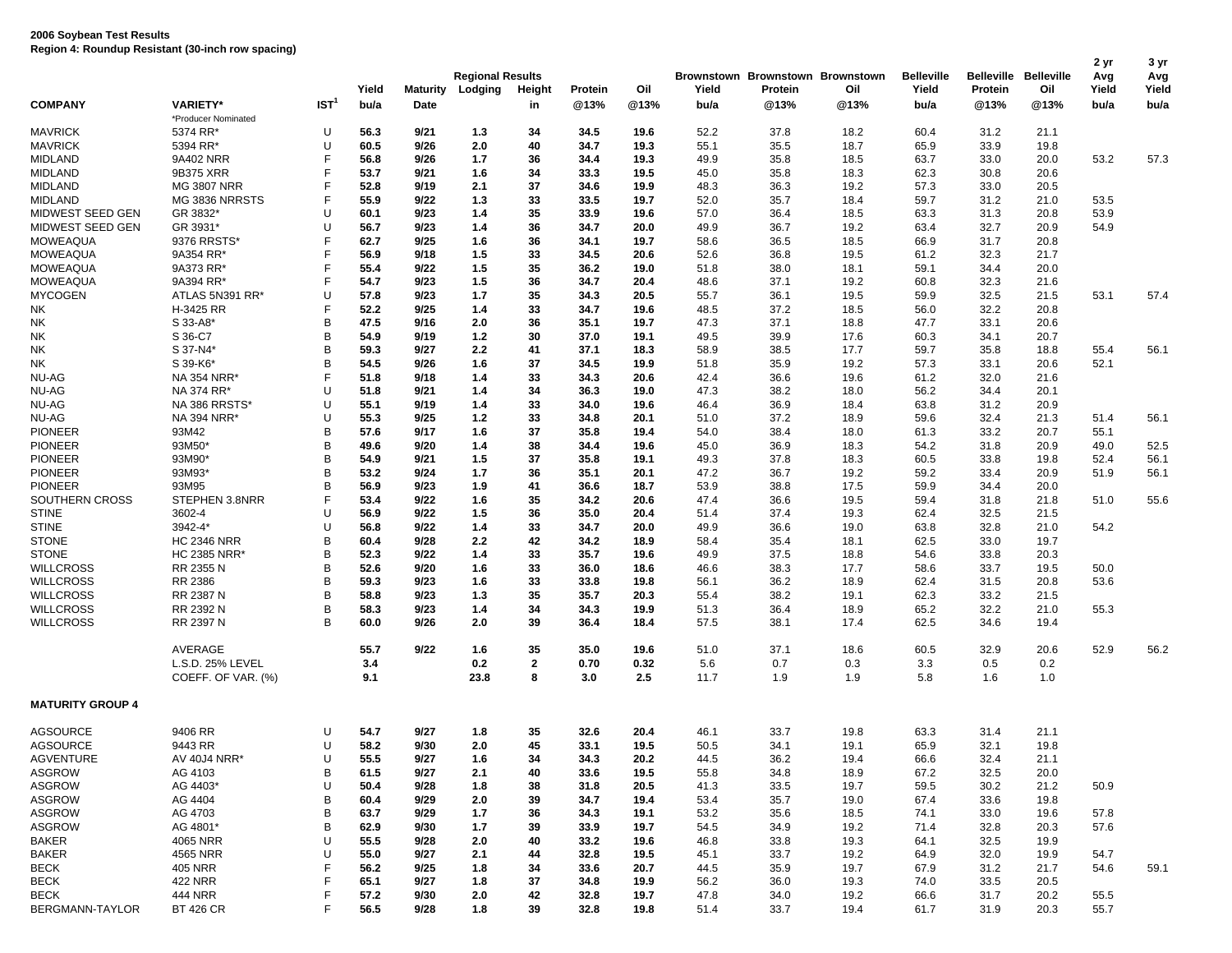|                                    |                                      |                  |              |                 | <b>Regional Results</b> |          |              |              |              | Brownstown Brownstown Brownstown |              | <b>Belleville</b> | Belleville   | <b>Belleville</b> | 2 yr<br>Avg  | 3 yr<br>Avg  |
|------------------------------------|--------------------------------------|------------------|--------------|-----------------|-------------------------|----------|--------------|--------------|--------------|----------------------------------|--------------|-------------------|--------------|-------------------|--------------|--------------|
|                                    |                                      |                  | Yield        | <b>Maturity</b> | Lodging                 | Height   | Protein      | Oil          | Yield        | Protein                          | Oil          | Yield             | Protein      | Oil               | Yield        | Yield        |
| <b>COMPANY</b>                     | <b>VARIETY*</b>                      | IST <sup>1</sup> | bu/a         | <b>Date</b>     |                         | in       | @13%         | @13%         | bu/a         | @13%                             | @13%         | bu/a              | @13%         | @13%              | bu/a         | bu/a         |
|                                    | *Producer Nominated                  | F                |              |                 |                         |          |              |              |              |                                  |              |                   |              |                   |              |              |
| BERGMANN-TAYLOR<br>BERGMANN-TAYLOR | <b>BT 434 CR</b><br><b>BT 441 CR</b> | F                | 55.6<br>54.5 | 9/25<br>9/28    | 1.7<br>1.6              | 33<br>39 | 33.7<br>32.4 | 20.0<br>20.3 | 46.4<br>48.6 | 35.6<br>34.1                     | 19.1<br>19.6 | 64.9<br>60.4      | 31.7<br>30.6 | 20.9<br>21.0      | 54.0<br>52.6 | 58.9         |
| <b>BERGMANN-TAYLOR</b>             |                                      | F                |              |                 |                         |          |              |              |              |                                  |              |                   |              |                   |              | 58.1         |
|                                    | <b>BT 446 CR</b>                     | F                | 56.4         | 9/29            | 2.1                     | 37       | 32.6         | 20.0         | 49.9         | 34.1                             | 19.3         | 63.0              | 31.1         | 20.7              | 55.3         |              |
| BERGMANN-TAYLOR<br><b>BIO GENE</b> | <b>BT 484 CR</b>                     | F                | 56.8<br>52.3 | 10/1<br>9/28    | 2.0<br>1.5              | 38<br>32 | 34.9         | 19.2         | 51.4         | 35.9                             | 18.6         | 62.2              | 34.0         | 19.7              | 54.2         | 57.7         |
|                                    | <b>BG 4200 NRRST*</b>                | F                | 53.4         | 10/2            |                         | 38       | 34.0         | 19.6         | 45.1         | 36.3                             | 18.6         | 59.6              | 31.7         | 20.6              |              |              |
| <b>BIO GENE</b>                    | <b>BG 4401 NRR</b>                   | F                |              |                 | 1.7                     |          | 32.4         | 20.3         | 42.2         | 33.4                             | 19.9         | 64.5              | 31.5         | 20.7              |              |              |
| <b>BIO GENE</b><br><b>BIO GENE</b> | BG 4406 RN*                          | F                | 53.8         | 9/28            | 2.0                     | 43       | 33.1         | 19.4         | 44.2         | 33.7                             | 19.1         | 63.4              | 32.5         | 19.7              | 54.7         |              |
|                                    | <b>BG 4407 RN</b>                    | B                | 53.7         | 9/30            | 1.6                     | 34       | 33.8         | 19.2         | 42.2         | 34.7                             | 18.7         | 65.2              | 32.8         | 19.7              |              |              |
| <b>DEKALB</b><br><b>DEKALB</b>     | DKB 40-51*<br>DKB 42-51*             | B                | 60.0<br>60.9 | 9/29<br>9/28    | 1.7<br>1.5              | 40<br>37 | 34.3         | 19.4         | 53.2         | 35.7<br>33.2                     | 18.8<br>19.8 | 66.8              | 33.0<br>30.7 | 20.0              |              |              |
|                                    |                                      | B                | 62.5         | 10/1            | 2.0                     | 41       | 31.9         | 20.3         | 54.5         |                                  |              | 67.3              |              | 20.8              |              |              |
| <b>DEKALB</b><br><b>DELTA KING</b> | DKB 46-51*<br>DK 4461                | F                | 57.1         | 9/30            | 1.9                     | 39       | 35.2<br>32.5 | 18.8<br>20.1 | 56.3         | 35.8<br>33.8                     | 18.4<br>19.6 | 68.7<br>63.5      | 34.6         | 19.3<br>20.6      | 58.1<br>52.6 | 58.5         |
| <b>DELTA KING</b>                  | DK 4667                              | F                | 55.9         | 9/28            | 2.4                     | 44       | 31.8         | 19.6         | 50.8<br>52.2 | 32.9                             | 19.1         | 59.7              | 31.2<br>30.7 | 20.1              | 52.9         |              |
| <b>DELTA KING</b>                  | DK 4763*                             | F                | 56.4         | 9/29            | 2.0                     | 39       | 35.0         | 19.0         | 47.6         | 36.0                             | 18.6         | 65.1              | 34.1         | 19.5              | 56.0         |              |
| <b>DELTA KING</b>                  | DK 4764                              | F                | 59.0         | 10/2            | 2.2                     | 42       | 32.8         | 19.7         | 50.0         | 33.8                             | 19.3         | 68.0              | 31.9         | 20.0              |              | 59.8         |
| <b>DELTA KING</b>                  | DK 4866                              | F                | 56.2         | 10/3            | 2.0                     | 39       | 32.3         |              |              | 33.4                             | 18.4         | 68.1              | 31.2         | 19.0              | 51.8         |              |
| <b>DELTA KING</b>                  |                                      | F                | 54.8         | 10/2            |                         |          |              | 18.7         | 44.3         |                                  |              |                   |              |                   | 53.7         |              |
| <b>DELTA KING</b>                  | DK 4967<br>DK 4968                   | F                | 54.9         | 10/4            | 2.2<br>2.5              | 39<br>45 | 35.4         | 19.0         | 47.9         | 36.4                             | 18.6         | 61.6              | 34.3         | 19.4              |              | 58.4         |
| <b>DELTA KING</b>                  | <b>DK XTJ 744</b>                    | F                | 55.2         | 9/29            | 1.8                     | 37       | 33.3<br>33.9 | 18.5<br>19.7 | 45.3<br>47.1 | 33.5<br>35.7                     | 18.4<br>18.9 | 64.4<br>63.4      | 33.0<br>32.0 | 18.6<br>20.6      |              |              |
| <b>DELTA KING</b>                  |                                      | F                |              |                 |                         | 39       |              |              |              |                                  |              |                   |              | 19.1              |              |              |
| DYNA-GRO                           | <b>DK XTJ 750</b>                    | B                | 58.8<br>57.2 | 10/4<br>9/29    | 2.1<br>2.1              | 43       | 35.2<br>32.6 | 18.8<br>19.8 | 49.3<br>47.1 | 35.9<br>33.2                     | 18.6<br>19.5 | 68.4<br>67.2      | 34.4<br>32.0 | 20.0              |              |              |
|                                    | 37A44                                | B                |              |                 |                         |          |              |              |              |                                  |              |                   |              |                   |              |              |
| DYNA-GRO<br><b>EXCEL</b>           | SX06842<br>8427 NRRSTS               | B                | 62.0<br>60.9 | 9/29<br>9/27    | 1.6<br>1.7              | 35<br>34 | 34.7         | 19.9<br>19.8 | 52.3         | 35.8                             | 19.4<br>19.1 | 71.6              | 33.5<br>32.2 | 20.5              | 57.3         | 62.4         |
| <b>EXCEL</b>                       | 8430 NNRRSTS                         | B                | 59.0         | 9/29            | 1.8                     | 40       | 33.8<br>34.9 | 19.6         | 52.3<br>50.2 | 35.4<br>36.1                     | 19.1         | 69.4<br>67.8      | 33.6         | 20.4<br>20.0      | 56.3         | 57.9         |
| <b>EXCEL</b>                       | 8455 NRR                             | U                | 53.6         | 10/2            |                         |          |              |              |              |                                  | 18.5         |                   |              |                   |              |              |
| <b>FS HISOY</b>                    | HS 4228*                             | U                |              |                 | 1.7                     | 37       | 33.7         | 19.1         | 45.8         | 35.1                             |              | 61.3              | 32.4         | 19.7              |              |              |
|                                    |                                      | U                | 53.5<br>55.1 | 9/28<br>9/27    | 1.6                     | 33<br>35 | 33.7<br>31.5 | 19.8<br>20.4 | 41.6         | 35.6<br>32.7                     | 18.8<br>19.9 | 65.3              | 31.8         | 20.7<br>21.0      | 53.1         | 57.7         |
| <b>FS HISOY</b><br><b>FS HISOY</b> | <b>HS 4256</b>                       | U                |              |                 | 1.6                     | 43       |              |              | 44.0         |                                  |              | 66.1              | 30.4         |                   | 54.2         |              |
|                                    | <b>HS 4456</b><br><b>HS 4646</b>     | U                | 57.3<br>54.4 | 10/2<br>9/29    | 2.2<br>1.8              | 37       | 33.0         | 19.5         | 44.1         | 33.3                             | 19.4         | 70.5              | 32.7         | 19.6              | 56.0<br>53.8 |              |
| <b>FS HISOY</b><br><b>FS HISOY</b> |                                      | U                | 57.1         | 10/2            | 2.5                     | 39       | 32.3<br>31.8 | 20.1<br>19.7 | 48.5<br>49.3 | 33.7<br>32.4                     | 19.5<br>19.5 | 60.3<br>64.9      | 30.8<br>31.1 | 20.8<br>20.0      |              | 58.6         |
| <b>FS HISOY</b>                    | <b>HS 4856</b>                       | U                | 54.8         | 9/26            | 2.1                     |          |              |              |              |                                  |              |                   |              | 20.9              |              |              |
| <b>FS HISOY</b>                    | X 06-42<br>X 06-46                   | U                | 55.4         | 10/2            | 1.6                     | 34<br>33 | 34.2<br>31.5 | 20.2<br>20.3 | 46.2<br>47.5 | 35.7<br>32.9                     | 19.4<br>19.8 | 63.4<br>63.4      | 32.8<br>30.0 | 20.8              |              |              |
| GARST                              | 4112 RRN*                            | U                | 53.5         | 9/27            | 1.6                     | 34       | 34.0         | 20.4         | 42.2         | 35.7                             | 19.7         | 64.8              | 32.2         | 21.2              |              |              |
| <b>GATEWAY</b>                     | 4R485                                | F                | 56.2         | 10/1            | 1.9                     | 38       | 35.3         | 19.0         | 49.4         | 36.5                             | 18.4         | 63.1              | 34.0         | 19.5              |              |              |
| <b>GATEWAY</b>                     | 4RS401                               | F                | 53.4         | 9/27            | 1.7                     | 37       | 33.1         | 19.5         | 46.9         | 34.3                             | 19.0         | 59.9              | 31.9         | 19.9              |              |              |
| <b>GATEWAY</b>                     | 4RS421'                              | F                | 54.0         | 9/28            | 1.6                     | 32       | 33.9         | 19.6         | 42.5         | 36.1                             | 18.7         | 65.6              | 31.7         | 20.5              |              |              |
| <b>GATEWAY</b>                     | 4RS455                               | F                | 54.4         | 9/29            | 1.6                     | 35       | 34.9         | 19.5         | 43.2         | 36.3                             | 18.9         | 65.6              | 33.4         | 20.1              |              |              |
| <b>GREAT HEART</b>                 | GT-444 CRR                           | U                | 54.9         | 9/30            | 2.2                     | 43       | 32.8         | 19.5         | 46.0         | 33.4                             | 19.3         | 63.9              | 32.2         | 19.7              | 56.1         |              |
| <b>HELENA</b>                      | 4375                                 | в                | 59.2         | 9/30            | 1.5                     | 38       | 33.4         | 19.9         | 52.9         | 34.5                             | 19.4         | 65.6              | 32.3         | 20.4              | 55.7         |              |
| <b>HELENA</b>                      | 4576                                 | F                | 59.2         | 9/28            | 2.0                     | 44       | 33.5         | 19.4         | 49.6         | 34.4                             | 19.0         | 68.9              | 32.5         | 19.8              | 57.0         |              |
| <b>HELENA</b>                      | 4875                                 | F                | 56.4         | 9/29            | 2.2                     | 39       | 32.2         | 19.6         | 54.0         | 32.9                             | 19.2         | 58.8              | 31.5         | 20.0              | 51.6         | 56.3         |
| <b>HOBLIT</b>                      | <b>HB 424 NRR</b>                    | U                | 52.5         | 9/24            | 1.8                     | 38       | 33.2         | 20.1         | 41.6         | 34.8                             | 19.4         | 63.5              | 31.6         | 20.9              | 52.8         |              |
| <b>HOFFMAN</b>                     | H 3437 CR                            | в                | 59.9         | 9/29            | 2.1                     | 37       | 32.7         | 20.2         | 54.2         | 34.2                             | 19.4         | 65.7              | 31.1         | 21.1              |              |              |
| <b>HOFFMAN</b>                     | H 3456 CR                            | в                | 63.7         | 9/29            | 1.8                     | 36       | 35.2         | 19.5         | 54.4         | 36.1                             | 19.1         | 73.1              | 34.2         | 20.0              | 58.9         |              |
| <b>HOFFMAN</b>                     | H 3457 CR                            | в                | 58.8         | 9/30            | 1.6                     | 36       | 33.1         | 19.4         | 50.6         | 33.9                             | 19.1         | 66.9              | 32.3         | 19.7              |              |              |
| <b>HOFFMAN</b>                     | H 3476 CR                            | B                | 55.1         | 10/3            | 1.8                     | 39       | 33.4         | 19.0         | 45.5         | 34.0                             | 18.7         | 64.8              | 32.7         | 19.3              |              |              |
|                                    | H 406 N                              | F                | 57.2         | 9/27            |                         |          |              |              |              |                                  |              |                   |              |                   |              |              |
| <b>HORIZON</b><br><b>HORIZON</b>   | H 424 N*                             | F                | 52.8         | 9/27            | 1.6<br>1.8              | 36<br>33 | 33.4<br>33.7 | 20.7<br>19.8 | 46.3<br>42.2 | 35.7<br>35.7                     | 19.7<br>18.9 | 68.0<br>63.4      | 31.0<br>31.7 | 21.7<br>20.6      | 54.9<br>52.5 | 58.8<br>58.7 |
| <b>HORIZON</b>                     | H 425 N                              | F                | 58.3         | 9/26            | 1.6                     | 36       | 31.4         | 20.4         | 51.6         | 32.5                             | 19.9         | 65.1              | 30.2         | 20.9              | 56.0         |              |
| <b>KITCHEN</b>                     | <b>KSC 4266 CRR</b>                  | U                | 59.4         | 10/1            | 2.0                     | 43       | 33.2         | 19.4         | 50.9         | 34.0                             | 19.1         | 67.9              | 32.4         | 19.7              | 58.4         |              |
| <b>KRUGER</b>                      | K-410 RR/SCN                         | в                | 58.6         | 9/25            | 1.7                     | 39       | 33.1         | 20.2         | 51.5         | 34.4                             | 19.6         | 65.7              | 31.9         | 20.8              |              |              |
| KRUGER                             | K-433 RR/SCN                         | В                | 63.3         | 9/30            | 2.1                     | 44       | 33.3         | 19.6         | 53.2         | 34.2                             | 19.3         | 73.3              | 32.3         | 19.9              | 60.3         |              |
|                                    |                                      |                  | 60.4         |                 |                         |          |              |              |              |                                  |              |                   |              |                   |              |              |
| <b>KRUGER</b>                      | K-456 RR/SCN<br>K-476 RR/SCN         | в<br>В           | 62.4         | 9/28<br>10/2    | 1.9                     | 43<br>34 | 32.1         | 19.9         | 55.1         | 31.9                             | 19.8         | 65.6              | 32.2         | 20.0              |              |              |
| <b>KRUGER</b><br>LEWIS             | 4106*                                | F                | 53.3         | 9/27            | 1.5                     | 32       | 32.0<br>34.1 | 20.2<br>20.4 | 52.8<br>40.5 | 32.7<br>36.2                     | 19.8<br>19.5 | 72.0<br>66.0      | 31.3<br>32.0 | 20.7<br>21.2      | 50.1         | 55.2         |
|                                    |                                      |                  |              |                 | 1.6                     |          |              |              |              |                                  |              |                   |              |                   |              |              |
| LEWIS                              | 4117                                 | F                | 56.3         | 9/26            | 1.7                     | 40       | 34.5         | 18.7         | 47.8         | 36.0                             | 18.1         | 64.8              | 33.0         | 19.3              |              |              |
| LEWIS<br>LG SEEDS                  | 4207<br>C 4115 NRR*                  | L.               | 59.8<br>55.6 | 9/29<br>9/28    | 1.6<br>1.9              | 35<br>39 | 34.8<br>33.6 | 19.9<br>19.5 | 50.9<br>45.6 | 36.5<br>34.5                     | 19.2<br>19.0 | 68.8<br>65.6      | 33.2<br>32.7 | 20.7<br>19.9      |              |              |
|                                    |                                      |                  |              |                 |                         |          |              |              |              |                                  |              |                   |              |                   |              |              |